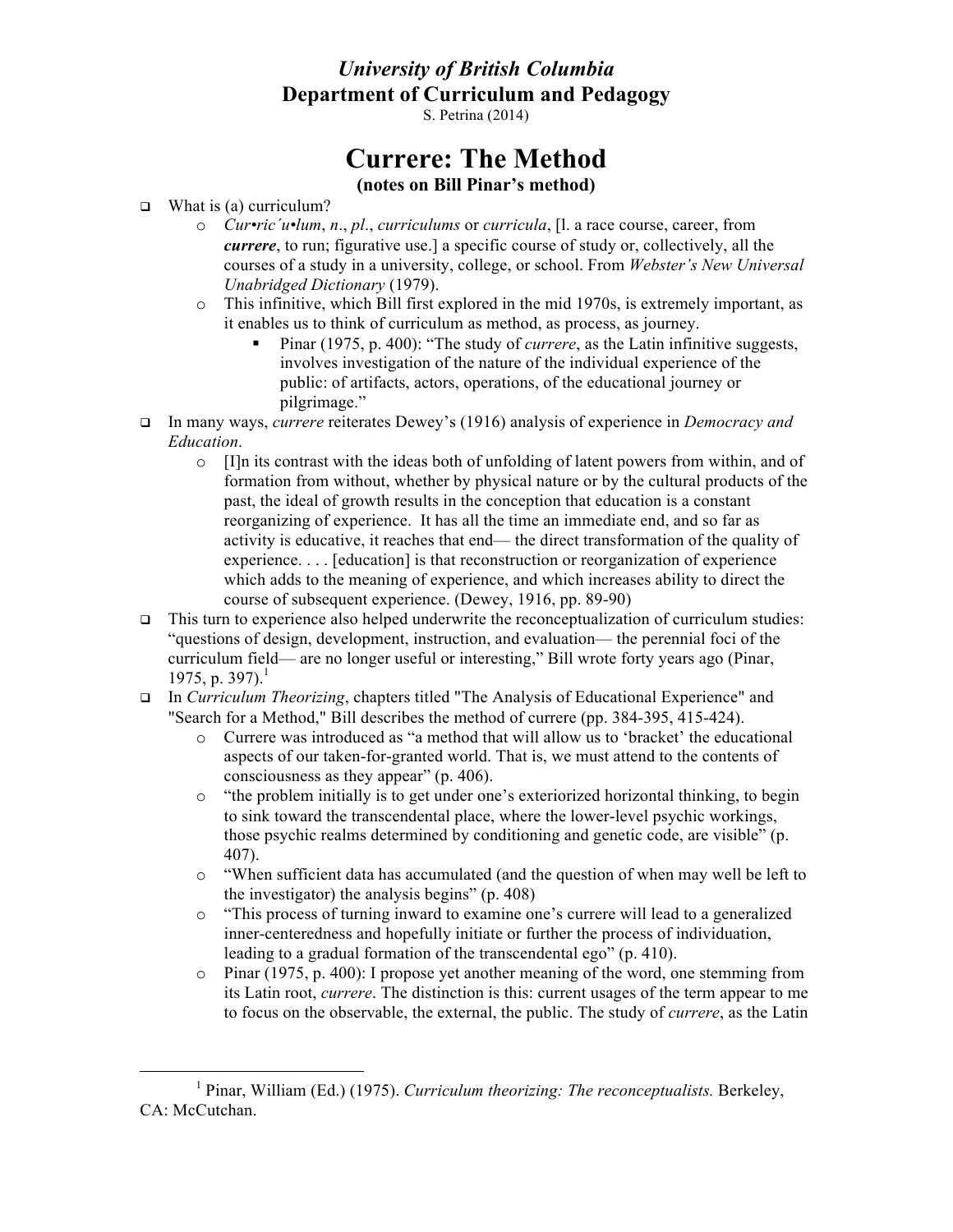## *University of British Columbia* **Department of Curriculum and Pedagogy**

S. Petrina (2014)

infinitive suggests, involves investigation of the nature of the individual experience of the public: of artifacts, actors, operations, of the educational journey or pilgrimage.

- $\circ$  (p. 415): As we know, discipline inquiry requires both a subject and a method for inquiry. That this book is subtitled *The Reconceptualists* suggests dissatisfaction with established research methods and, by implication, with that area that is traditionally researched in the field of curriculum.
- □ "So finally," he says in 1975, "we can characterize the method. It is (a) regressive, because it involves description and analysis of one's intellectual biography or, if you prefer, educational past; (b) progressive, because it involves a description of one's imagined future; (c) analytic, because it calls for a psychoanalysis of one's phenomenologically described educational present, past, and future; and (d) synthetic, because it totalizes the fragments of educational experience (that is to say the response and context of the subject) and places this integrated understanding of individual experience into the larger political and cultural web, explaining the dialectical relation between the two" (Figure 1) (p. 424).
- q In *Toward a Poor Curriculum*, published with Madeleine Grumet in 1976, Bill simply states that "The Method of Currere" "is regressive— progressive— analytical— synthetical." "It is therefore temporal and conceptual in nature, and it aims for the cultivation of a developmental point of view that is transtemporal and transconceptual. From another perspective, the method is the self-conscious coneptualization of the temporal, and from another, it is the viewing of what is conceptualized through time. So it is that we hope to explore the complex relation between the temporal and the conceptual. In doing so we disclose their relation to the Self in its evolution and education"  $(p. 51)$ .
- q A few years later, in "*Currere*: A Case Study," through an immensely productive encounter with Sartre's *Search for a Method*, Bill elaborates:
	- o A definitional note. As you recognize, *currere* is the Latin infinitive from which curriculum is derived, and I use it to suggest a particular focus of curriculum study, a focus on one's lived experience of curricula. Instead of examining only the course of study, or one's intentions in designing the course to be run, in *currere* we focus on the running of the course. The course becomes subsumed in, though not reduced to, the experience of the runner. This runner is the teacher or the student (or whoever comes in contact with curricula). (p. 318)
	- o I have worked to create a method through which the interested student (be he professor, elementary-school teacher, high-school student, curriculum specialist) may examine his experience of schools and of particular aspects of schools (a particular teacher, a certain book, a mélange of feelings regarding a particular year). The emphasis is on experience. The aspiration is to cut through the layers of superimposed thought to preconceptual experience, which is the ontological ground of all thought.<sup>3</sup> (pp. 322-323)

<sup>2</sup> Pinar, William F. & Grumet, Madeleine (1976). *Toward a poor curriculum*. Dubuque, IA: Kendall/Hunt.

<sup>3</sup> Pinar, W. F. (1978). *Currere*: A case study. In G. Willis, (Ed), *Qualitative evaluation: Concepts and cases in curriculum criticism* (pp. 316-342). Berkeley, CA: McCutchan. See also Pinar, W. F. (1978). Life history and curriculum theorizing. *Review Journal of Philosophy and Social Science 3*(1), 92-118